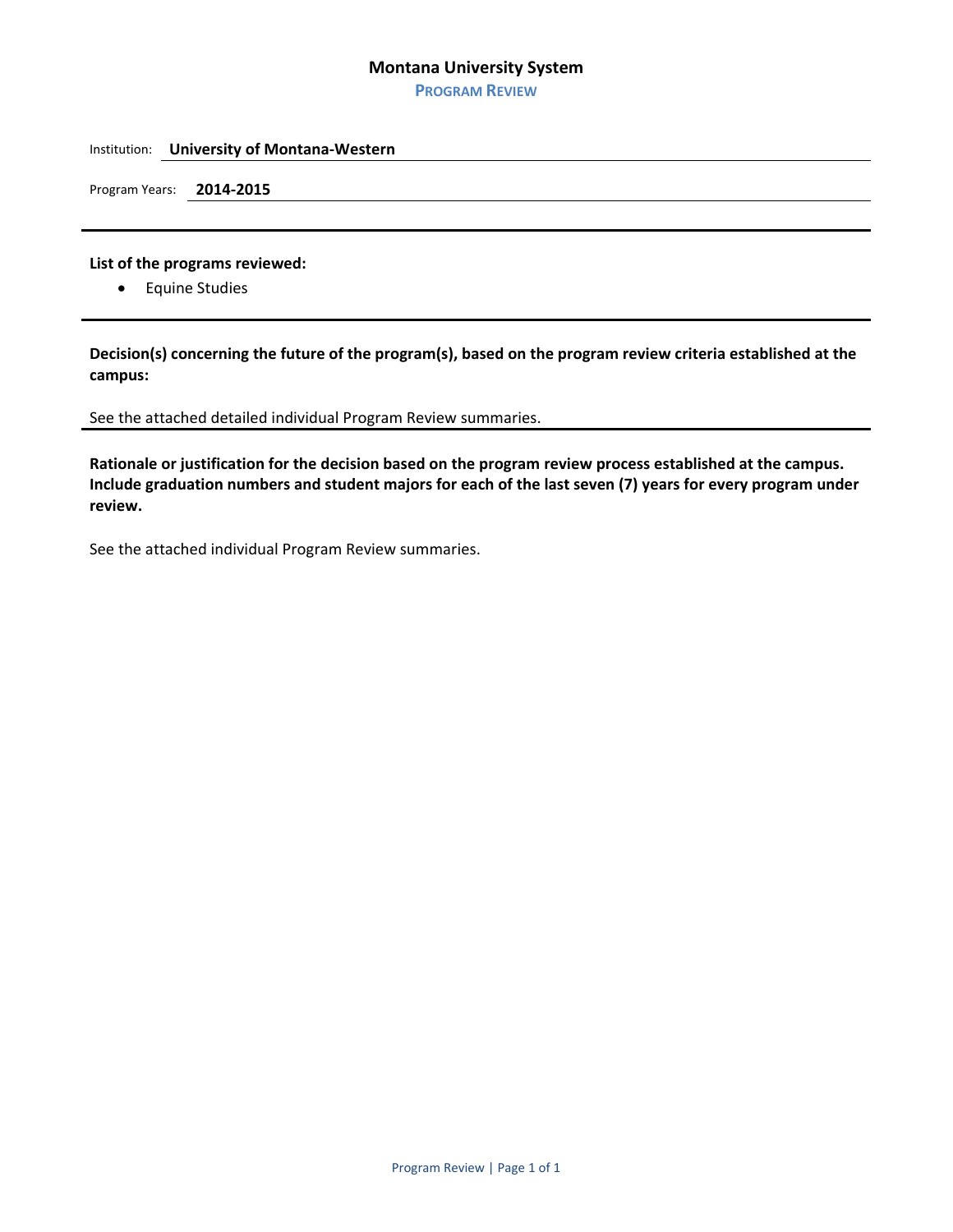## **Montana University System**

**PROGRAM REVIEW**

## Institution: **The University of Montana Western**

Program Years: **2008‐15**

#### **List of the programs reviewed:**

Equine Studies

# **Decision(s) concerning the future of the program(s), based on the program review criteria established at the campus:**

The department and its degree programs should be maintained and revised to take advantage of market opportunities.

Rationale or justification for the decision based on the program review process established at the campus. Include graduation numbers and student majors for each of the last seven (7) years for every program under **review.**

| Year                                                                                    | Majors | BS-NH<br>Graduates      | <b>BS Bus</b><br>ADM &<br>NH Grad | AAS<br>Graduates | Previous NH -<br>switched to BS Bus ADM<br>in last year | Bus Adm Grads -<br>Minor in Equine |
|-----------------------------------------------------------------------------------------|--------|-------------------------|-----------------------------------|------------------|---------------------------------------------------------|------------------------------------|
| 2014-<br>15                                                                             | 106    | 17                      | $\overline{4}$                    | 12               | 8                                                       | 15                                 |
| 2013-<br>14                                                                             | 105    | $\overline{\mathbf{3}}$ | 3                                 | $\mathbf{3}$     | $\mathsf 3$                                             | 10                                 |
| 2012-<br>13                                                                             | 93     | 9                       | 3                                 | 8                | 3                                                       | 12                                 |
| 2011-<br>12                                                                             | 74     | 5                       | $\mathbf{1}$                      | 9                | 6                                                       | 8                                  |
| 2010-<br>11                                                                             | 63     | 8                       | $\pmb{0}$                         | 4                | 5                                                       | 5                                  |
| 2009-<br>10                                                                             | 68     | 17                      | $\overline{4}$                    | 8                | 5                                                       | 11                                 |
| 2008-<br>09                                                                             | 78     | $\,6\,$                 | $\overline{2}$                    | 5                | $\mathbf 0$                                             | 3                                  |
| Note: Some students change majors in their last year to avoid the Equine Studies' fees. |        |                         |                                   |                  |                                                         |                                    |